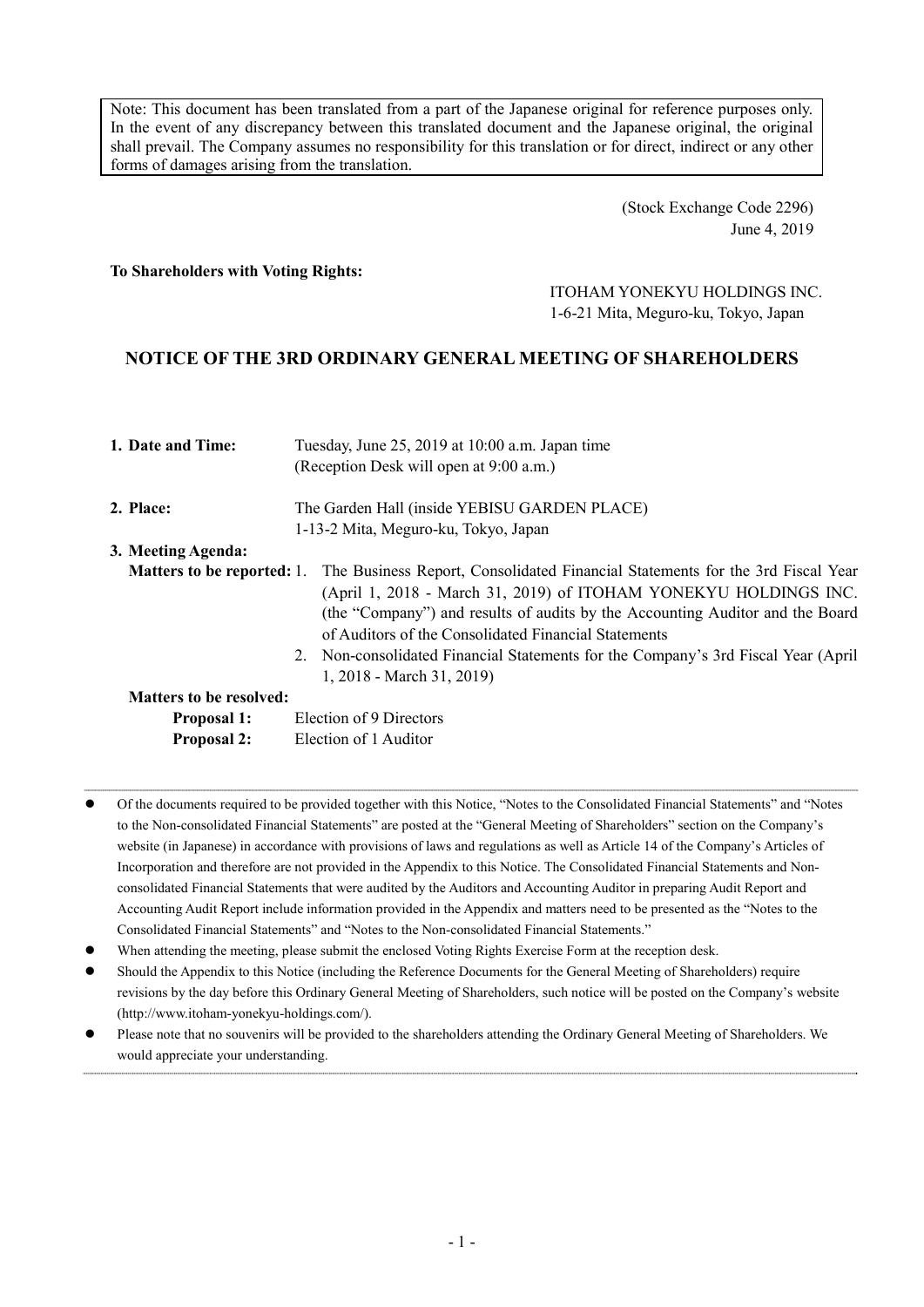## **Reference Documents for the General Meeting of Shareholders**

## **Proposals and References**

#### **Proposal 1:** Election of 9 Directors

The terms of office of all 9 Directors will expire at the conclusion of this year's Ordinary General Meeting of Shareholders. Accordingly, the election of 9 Directors including 2 Outside Directors is proposed. The candidates are as follows:

| No.            |               | Name             | Current positions and responsibilities<br>in the Company | Attendance at the<br>Board of<br>Directors<br>meetings |                                                                                                                        |                 |
|----------------|---------------|------------------|----------------------------------------------------------|--------------------------------------------------------|------------------------------------------------------------------------------------------------------------------------|-----------------|
| 1              | Reelection    | Hiromichi Ogawa  | (Age: 60)                                                |                                                        | Director, Chairman of the Board                                                                                        | 100%<br>(13/13) |
| $\overline{2}$ | Reelection    | Isao Miyashita   | (Age: 51)                                                |                                                        | Representative Director<br>Chief Executive Officer                                                                     | 100%<br>(13/13) |
| $\overline{3}$ | Reelection    | Ikurou Shibayama | (Age: 63)                                                |                                                        | Representative Director<br><b>Executive Vice President</b><br>(Quality Assurance / Group Production<br>/ R&D)          | 100%<br>(13/13) |
| $\overline{4}$ | Reelection    | Akihisa Horiuchi | (Age: 59)                                                |                                                        | Director, Managing Executive Officer                                                                                   | 100%<br>(10/10) |
| 5              | New candidate | Katsuhiro Ito    | (Age: 59)                                                |                                                        | Managing Executive Officer<br>(Corporate (Accounting & Finance /<br>General Affairs / Human Resource) /<br>Compliance) |                 |
| 6              | Reelection    | Ken Yamaguchi    | (Age: 51)                                                |                                                        | Director, Executive Officer<br>(Group Meat Division)                                                                   | 100%<br>(13/13) |
| $\overline{7}$ | Reelection    | Masayuki Yoneda  | (Age: 59)                                                |                                                        | Director, Executive Officer                                                                                            | 100%<br>(13/13) |
| 8              | Reelection    | Yumiko Ichige    | (Age: 58)                                                | <b>Outside Director</b><br>Independent Officer         | Director                                                                                                               | 100%<br>(10/10) |
| 9              | Reelection    | Aya Ito          | (Age: 46)                                                | <b>Outside Director</b><br>Independent Officer         | Director                                                                                                               | 100%<br>(10/10) |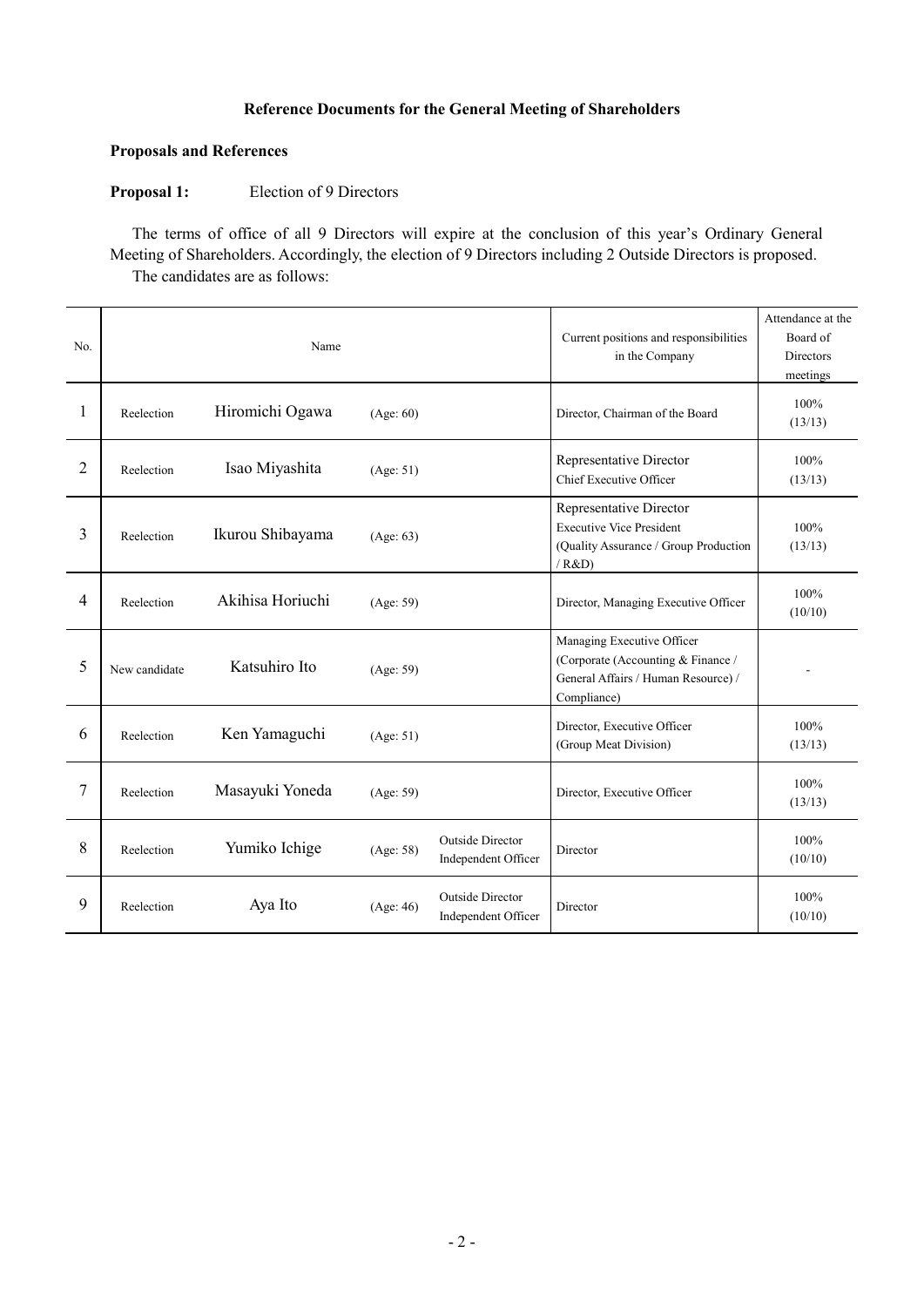| No.            | Name                                                                                                                                                                                                                                                                                                                                                                                                   |                                                                                                                    | Career summary, position and responsibilities in the Company                                                                                                                                                                                                                                                                                                                                                                                                                                                                                                                                           | Number of<br>shares of the |  |  |
|----------------|--------------------------------------------------------------------------------------------------------------------------------------------------------------------------------------------------------------------------------------------------------------------------------------------------------------------------------------------------------------------------------------------------------|--------------------------------------------------------------------------------------------------------------------|--------------------------------------------------------------------------------------------------------------------------------------------------------------------------------------------------------------------------------------------------------------------------------------------------------------------------------------------------------------------------------------------------------------------------------------------------------------------------------------------------------------------------------------------------------------------------------------------------------|----------------------------|--|--|
|                | (Date of birth)                                                                                                                                                                                                                                                                                                                                                                                        | and significant concurrent positions                                                                               |                                                                                                                                                                                                                                                                                                                                                                                                                                                                                                                                                                                                        | Company held               |  |  |
| $\mathbf{1}$   | [Reelection]                                                                                                                                                                                                                                                                                                                                                                                           | April 1981<br><b>June 1998</b>                                                                                     | Joined Mitsubishi Corporation<br>Director; General Manager, Administration Division, Nichiryo<br>Baking Co., LTD.                                                                                                                                                                                                                                                                                                                                                                                                                                                                                      |                            |  |  |
|                | Hiromichi Ogawa<br>(November 18, 1958)<br>(Age: 60)<br>Term of office as<br>Director:<br>2 years<br>Attendance at the<br><b>Board of Directors</b><br>meetings                                                                                                                                                                                                                                         | April 2004<br>September 2004<br>November 2005<br>April 2013<br>April 2014<br>April 2017<br>June 2017               | Senior Vice President; Division Director, Products &<br>Distribution Division, Lawson, Inc.<br>Executive Managing Officer; Division Director, Products &<br>Distribution Division, Lawson, Inc.<br>Manager, LAWSON Project Management Unit, Mitsubishi<br>Corporation<br>General Manager, Retail Business Dept., Mitsubishi Corporation<br>Senior Vice President; General Manager, Living Essentials<br>Group CEO Office, Mitsubishi Corporation<br>Advisor, the Company<br>Director, Itoham Foods Inc. (current position)                                                                             | 33,041                     |  |  |
|                | 100% (13/13)                                                                                                                                                                                                                                                                                                                                                                                           |                                                                                                                    | Director, Yonekyu Corporation (current position)<br>Director, Chairman of the Board, the Company (current position)                                                                                                                                                                                                                                                                                                                                                                                                                                                                                    |                            |  |  |
|                | [Reason for nomination as candidate for Director]<br>Mr. Hiromichi Ogawa has a proven record in strengthening the Group's governance system, and is nominated as a candidate for<br>Director in the expectation that he will work toward enhancing the Group's corporate value through performing his duties as a<br>Director by capitalizing on his broad knowledge in the overall management.        |                                                                                                                    |                                                                                                                                                                                                                                                                                                                                                                                                                                                                                                                                                                                                        |                            |  |  |
| $\overline{2}$ | [Reelection]<br>Isao Miyashita<br>(February 15, 1968)<br>(Age: 51)<br>Term of office as<br>Director:<br>3 years and 3 months<br>Attendance at the<br><b>Board of Directors</b><br>meetings<br>100% (13/13)                                                                                                                                                                                             | April 1990<br>August 2002<br>June 2003<br><b>May 2006</b><br>May 2007<br><b>May 2008</b><br>May 2013<br>April 2016 | Joined Mitsubishi Corporation<br>Director, Foodlink Corporation<br>Director, Japan Farm Co., Ltd.<br>Worked in Meat & Livestock Business Unit, Mitsubishi<br>Corporation<br>Operating Officer; General Manager of Corporate Strategy<br>Planning Office, Yonekyu Corporation<br>Director and Executive Operating Officer, Yonekyu Corporation<br>President & Chief Executive Officer, Yonekyu Corporation<br>Representative Director, Chief Executive Officer, the Company<br>(current position)<br>Director, Itoham Foods Inc. (current position)<br>Director, Yonekyu Corporation (current position) | 56,523                     |  |  |
|                | [Reason for nomination as candidate for Director]<br>Mr. Isao Miyashita has a proven record in leading the entire Group as Chief Executive Officer, and is nominated as a candidate for<br>Director in the expectation that he will work toward enhancing the Group's corporate value through performing his duties as a<br>Director by capitalizing on his broad knowledge in the overall management. |                                                                                                                    |                                                                                                                                                                                                                                                                                                                                                                                                                                                                                                                                                                                                        |                            |  |  |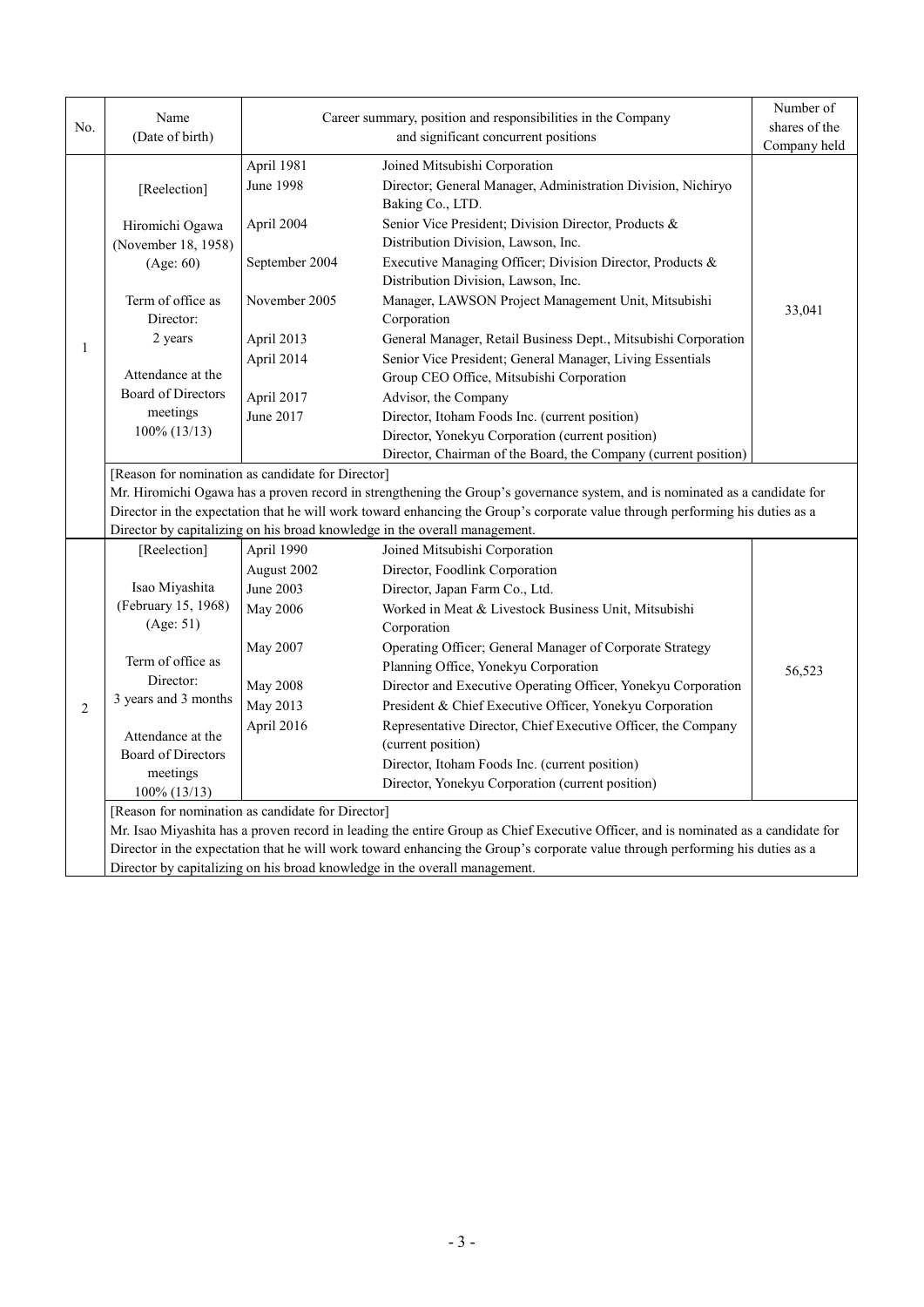|     | Name                                                                                                                            |                                                                                                                                 | Career summary, position and responsibilities in the Company                                                                      | Number of     |  |  |
|-----|---------------------------------------------------------------------------------------------------------------------------------|---------------------------------------------------------------------------------------------------------------------------------|-----------------------------------------------------------------------------------------------------------------------------------|---------------|--|--|
| No. | (Date of birth)                                                                                                                 |                                                                                                                                 | and significant concurrent positions                                                                                              | shares of the |  |  |
|     |                                                                                                                                 |                                                                                                                                 | Joined ITOHAM DAILY Inc.                                                                                                          | Company held  |  |  |
|     |                                                                                                                                 | April 1978<br>March 2002                                                                                                        | General Manager, Manufacturing Department, Tohoku Plant,<br>ITOHAM DAILY Inc.                                                     |               |  |  |
|     | [Reelection]                                                                                                                    | March 2009                                                                                                                      | General Manager, Technology Department, Production Division,<br>Processed Foods Division, Itoham Foods Inc.                       |               |  |  |
|     | Ikurou Shibayama<br>(January 20, 1956)                                                                                          | April 2010                                                                                                                      | Executive Officer; Senior General Manager, Production<br>Division, Processed Foods Division, responsible for Purchasing           |               |  |  |
|     | (Age: 63)                                                                                                                       | June 2010                                                                                                                       | Department / Central Research Institute, Itoham Foods Inc.<br>Director, Executive Officer, Itoham Foods Inc.                      |               |  |  |
|     | Term of office as                                                                                                               | March 2015                                                                                                                      | Senior General Manager, Processed Foods Division, Itoham<br>Foods Inc.                                                            | 24,141        |  |  |
|     | Director:<br>3 years and 3 months                                                                                               | April 2015                                                                                                                      | Director, Managing Executive Officer, Itoham Foods Inc.                                                                           |               |  |  |
| 3   |                                                                                                                                 | April 2016                                                                                                                      | Representative Director, Executive Vice President, the Company<br>(current position)                                              |               |  |  |
|     | Attendance at the<br><b>Board of Directors</b>                                                                                  |                                                                                                                                 | President / Representative Director, Itoham Foods Inc. (current<br>position)                                                      |               |  |  |
|     | meetings<br>$100\%$ (13/13)                                                                                                     |                                                                                                                                 | Director, Yonekyu Corporation (current position)                                                                                  |               |  |  |
|     |                                                                                                                                 | March 2017                                                                                                                      | Responsible for Corporate Social Responsibility / Quality                                                                         |               |  |  |
|     |                                                                                                                                 |                                                                                                                                 | Assurance Departments, the Company<br>Responsible for Quality Assurance / Group Production / R&D,                                 |               |  |  |
|     |                                                                                                                                 | April 2018                                                                                                                      | the Company (current position)                                                                                                    |               |  |  |
|     | [Reason for nomination as candidate for Director]                                                                               |                                                                                                                                 |                                                                                                                                   |               |  |  |
|     | Mr. Ikurou Shibayama has a proven record in strengthening the areas of production and R&D of the Group, and is nominated as a   |                                                                                                                                 |                                                                                                                                   |               |  |  |
|     |                                                                                                                                 | candidate for Director in the expectation that he will work toward enhancing the Group's corporate value through performing his |                                                                                                                                   |               |  |  |
|     |                                                                                                                                 |                                                                                                                                 | duties as a Director by capitalizing on his broad knowledge in the overall management.                                            |               |  |  |
|     |                                                                                                                                 | April 1979                                                                                                                      | Joined Yonekyu Corporation                                                                                                        |               |  |  |
|     | [Reelection]                                                                                                                    | May 2003                                                                                                                        | Director, Yonekyu Corporation                                                                                                     |               |  |  |
|     |                                                                                                                                 | <b>May 2006</b>                                                                                                                 | Operating Officer, Yonekyu Corporation                                                                                            |               |  |  |
|     | Akihisa Horiuchi                                                                                                                | <b>May 2009</b>                                                                                                                 | Executive Operating Officer, Yonekyu Corporation                                                                                  |               |  |  |
|     | (June 6, 1960)<br>(Age: 59)                                                                                                     | March 2011                                                                                                                      | Senior General Manager, Merchandise Division, Yonekyu<br>Corporation                                                              |               |  |  |
|     |                                                                                                                                 | March 2013                                                                                                                      | Senior General Manager, Sales Division, Yonekyu Corporation                                                                       |               |  |  |
|     | Term of office as                                                                                                               |                                                                                                                                 | (current position)                                                                                                                |               |  |  |
|     | Director:                                                                                                                       | May 2015                                                                                                                        | Director, Executive Operating Officer, Yonekyu Corporation                                                                        | 12,359        |  |  |
| 4   | 1 year                                                                                                                          | April 2017                                                                                                                      | Director, Senior Executive Operating Officer, Yonekyu                                                                             |               |  |  |
|     |                                                                                                                                 |                                                                                                                                 | Corporation                                                                                                                       |               |  |  |
|     | Attendance at the                                                                                                               | April 2018                                                                                                                      | Managing Executive Officer, the Company                                                                                           |               |  |  |
|     | Board of Directors                                                                                                              |                                                                                                                                 | President & Chief Executive Officer, Yonekyu Corporation                                                                          |               |  |  |
|     | meetings                                                                                                                        |                                                                                                                                 | (current position)                                                                                                                |               |  |  |
|     | $100\% (10/10)$                                                                                                                 | <b>June 2018</b>                                                                                                                | Director, Managing Executive Officer, the Company (current<br>position)                                                           |               |  |  |
|     | [Reason for nomination as candidate for Director]                                                                               |                                                                                                                                 |                                                                                                                                   |               |  |  |
|     |                                                                                                                                 |                                                                                                                                 | Mr. Akihisa Horiuchi has a proven record in strengthening the area of processed food business of the Group, and is nominated as a |               |  |  |
|     | candidate for Director in the expectation that he will work toward enhancing the Group's corporate value through performing his |                                                                                                                                 |                                                                                                                                   |               |  |  |
|     | duties as a Director by capitalizing on his broad knowledge in the overall management.                                          |                                                                                                                                 |                                                                                                                                   |               |  |  |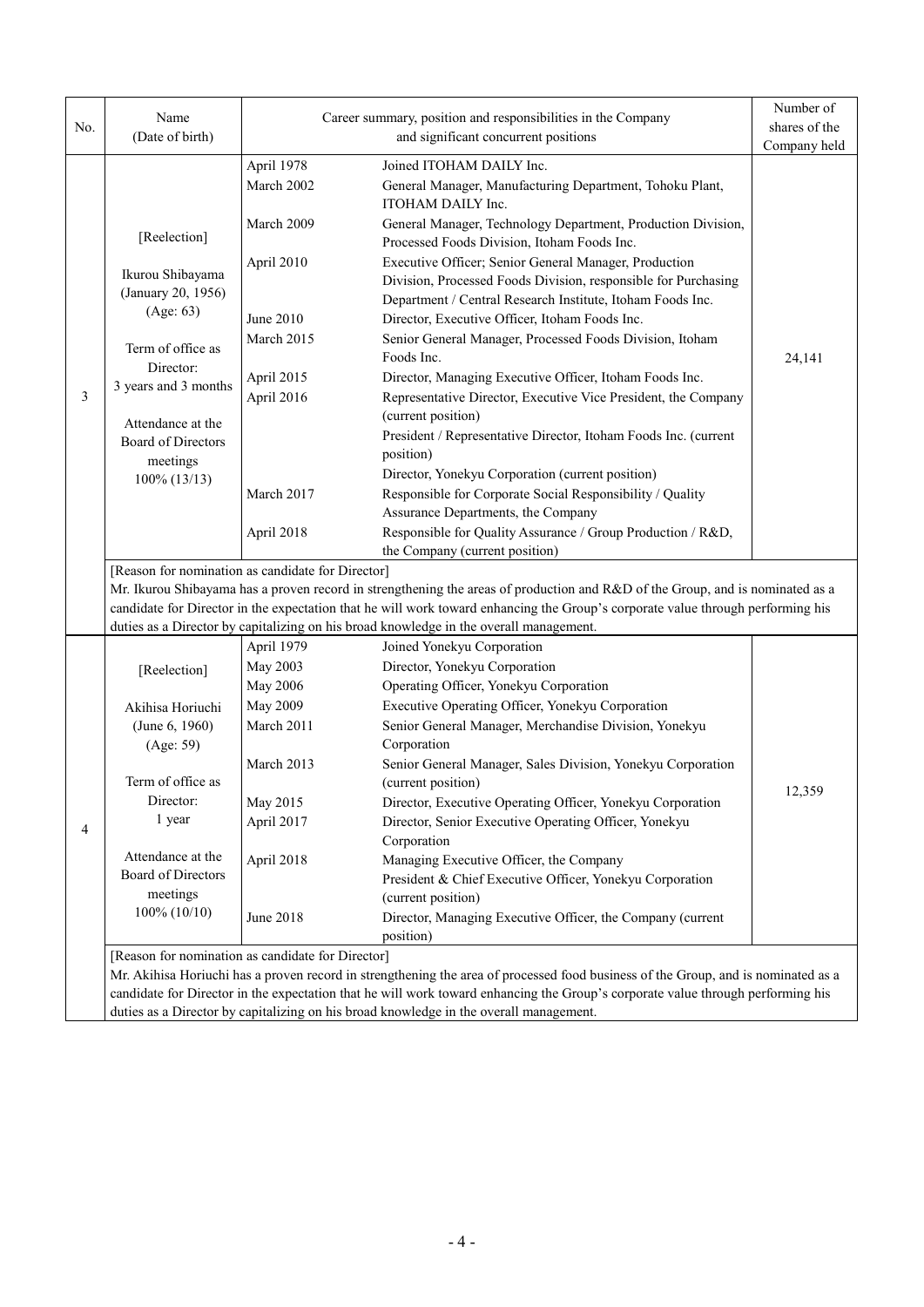| No. | Name<br>(Date of birth)                                                                                                                                                                                                                                          |                                  | Career summary, position and responsibilities in the Company<br>and significant concurrent positions                      | Number of<br>shares of the |  |  |  |
|-----|------------------------------------------------------------------------------------------------------------------------------------------------------------------------------------------------------------------------------------------------------------------|----------------------------------|---------------------------------------------------------------------------------------------------------------------------|----------------------------|--|--|--|
|     |                                                                                                                                                                                                                                                                  |                                  |                                                                                                                           | Company held               |  |  |  |
|     |                                                                                                                                                                                                                                                                  | April 1982                       | Joined Mitsubishi Corporation                                                                                             |                            |  |  |  |
|     |                                                                                                                                                                                                                                                                  | <b>July 2008</b>                 | Assistant to Corporate Functional Officers, Mitsubishi                                                                    |                            |  |  |  |
|     | [New candidate]                                                                                                                                                                                                                                                  |                                  | Corporation (Human Resources)                                                                                             |                            |  |  |  |
|     |                                                                                                                                                                                                                                                                  | April 2011                       | CFO, Mitsubishi International Corporation                                                                                 |                            |  |  |  |
|     | Katsuhiro Ito                                                                                                                                                                                                                                                    | April 2014                       | Senior Vice President, Senior Assistant to Corporate Functional                                                           |                            |  |  |  |
|     | (December 25, 1959)<br>(Age: 59)                                                                                                                                                                                                                                 |                                  | Officers, Mitsubishi Corporation (General Administration of the<br>Section)                                               |                            |  |  |  |
|     |                                                                                                                                                                                                                                                                  | April 2016                       | General Manager, Corporate Strategy & Planning Dept.,                                                                     |                            |  |  |  |
|     | Term of office as                                                                                                                                                                                                                                                |                                  | Mitsubishi Corporation                                                                                                    |                            |  |  |  |
|     | Director:                                                                                                                                                                                                                                                        | April 2017                       | President & Managing Director, Mitsubishi Corporation (Hong                                                               |                            |  |  |  |
|     |                                                                                                                                                                                                                                                                  |                                  | Kong) Ltd.                                                                                                                |                            |  |  |  |
| 5   |                                                                                                                                                                                                                                                                  | April 2019                       | Managing Executive Officer, the Company (current position)                                                                |                            |  |  |  |
|     | Attendance at the                                                                                                                                                                                                                                                |                                  | Responsible for Corporate (Accounting & Finance / General                                                                 |                            |  |  |  |
|     | Board of Directors                                                                                                                                                                                                                                               |                                  | Affairs / Human Resource) / Compliance, the Company (current                                                              |                            |  |  |  |
|     | meetings                                                                                                                                                                                                                                                         |                                  | position)                                                                                                                 |                            |  |  |  |
|     |                                                                                                                                                                                                                                                                  |                                  |                                                                                                                           |                            |  |  |  |
|     |                                                                                                                                                                                                                                                                  |                                  | Senior Managing Director, Chief Financial Officer, Itoham                                                                 |                            |  |  |  |
|     |                                                                                                                                                                                                                                                                  |                                  | Foods Inc. (current position)                                                                                             |                            |  |  |  |
|     | [Reason for nomination as candidate for Director]                                                                                                                                                                                                                |                                  |                                                                                                                           |                            |  |  |  |
|     | Mr. Katsuhiro Ito is nominated as a candidate for Director in the expectation that he will work toward enhancing the Group's<br>corporate value through performing his duties as a Director by capitalizing on his wealth of experience in the areas of overseas |                                  |                                                                                                                           |                            |  |  |  |
|     |                                                                                                                                                                                                                                                                  |                                  | business, corporate strategy & planning and corporate functions along with his broad knowledge in the overall management. |                            |  |  |  |
|     |                                                                                                                                                                                                                                                                  | April 1991                       | Joined Mitsubishi Corporation                                                                                             |                            |  |  |  |
|     | [Reelection]                                                                                                                                                                                                                                                     | March 2010                       | Director; Executive Officer responsible for Sales Administration,                                                         |                            |  |  |  |
|     |                                                                                                                                                                                                                                                                  |                                  | Foodlink Corporation                                                                                                      |                            |  |  |  |
|     | Ken Yamaguchi                                                                                                                                                                                                                                                    | August 2011                      | Leader, Exported Meat Team, Feed & Meat Business Unit,                                                                    |                            |  |  |  |
|     | (November 11, 1967)                                                                                                                                                                                                                                              |                                  | Mitsubishi Corporation                                                                                                    |                            |  |  |  |
|     | (Age: 51)                                                                                                                                                                                                                                                        | February 2013                    | Manager, Feed & Meat Business Unit, Mitsubishi Corporation                                                                |                            |  |  |  |
|     |                                                                                                                                                                                                                                                                  | January 2016                     | Executive Officer; Acting Senior General Manager, Meat                                                                    |                            |  |  |  |
|     | Term of office as                                                                                                                                                                                                                                                |                                  | Division, Itoham Foods Inc.                                                                                               | 1,000                      |  |  |  |
|     | Director:                                                                                                                                                                                                                                                        | March 2016                       | Senior General Manager, Meat Division, Itoham Foods Inc.                                                                  |                            |  |  |  |
|     | 2 years                                                                                                                                                                                                                                                          |                                  | (current position)                                                                                                        |                            |  |  |  |
| 6   |                                                                                                                                                                                                                                                                  | April 2016                       | Director, Managing Executive Officer, Itoham Foods Inc.                                                                   |                            |  |  |  |
|     | Attendance at the                                                                                                                                                                                                                                                | April 2017                       | Executive Officer, the Company                                                                                            |                            |  |  |  |
|     | Board of Directors<br>meetings                                                                                                                                                                                                                                   | June 2017                        | Director, Executive Officer, the Company (current position)                                                               |                            |  |  |  |
|     | 100% (13/13)                                                                                                                                                                                                                                                     | April 2018                       | Responsible for Group Meat Division, the Company (current                                                                 |                            |  |  |  |
|     |                                                                                                                                                                                                                                                                  |                                  | position)                                                                                                                 |                            |  |  |  |
|     | Executive Director, Itoham Foods Inc. (current position)                                                                                                                                                                                                         |                                  |                                                                                                                           |                            |  |  |  |
|     | [Reason for nomination as candidate for Director]<br>Mr. Ken Yamaguchi has a proven record in strengthening the area of fresh meat business of the Group, and is nominated as a                                                                                  |                                  |                                                                                                                           |                            |  |  |  |
|     | candidate for Director in the expectation that he will work toward enhancing the Group's corporate value through performing his                                                                                                                                  |                                  |                                                                                                                           |                            |  |  |  |
|     | duties as a Director by capitalizing on his wealth of experience and broad knowledge in the food industry along with his expertise in                                                                                                                            |                                  |                                                                                                                           |                            |  |  |  |
|     |                                                                                                                                                                                                                                                                  | the area of fresh meat business. |                                                                                                                           |                            |  |  |  |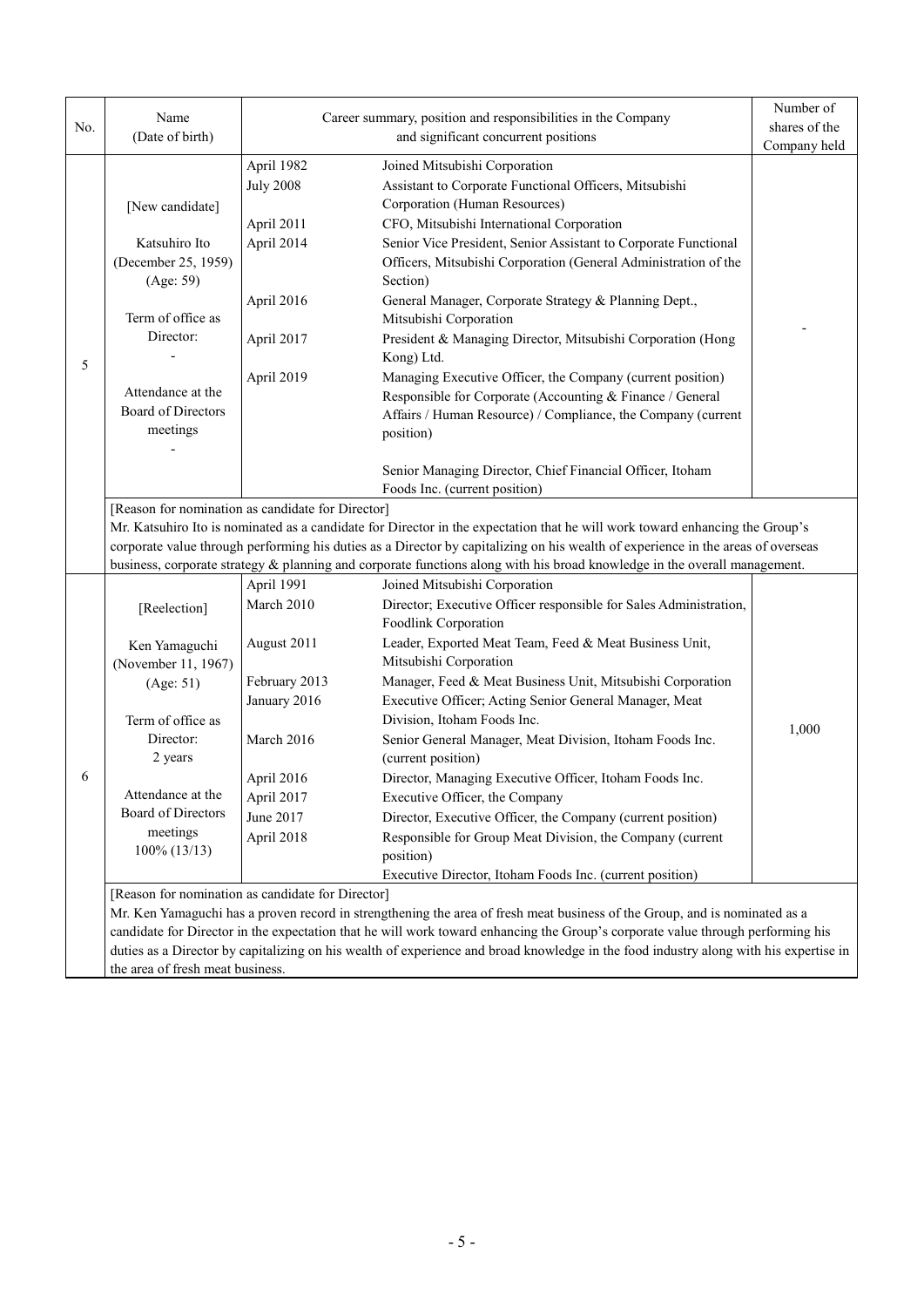| No.              | Name<br>(Date of birth)                                                                                                               |                  | Career summary, position and responsibilities in the Company<br>and significant concurrent positions                                  | Number of<br>shares of the |  |  |  |
|------------------|---------------------------------------------------------------------------------------------------------------------------------------|------------------|---------------------------------------------------------------------------------------------------------------------------------------|----------------------------|--|--|--|
|                  |                                                                                                                                       |                  |                                                                                                                                       | Company held               |  |  |  |
|                  | [Reelection]                                                                                                                          | April 1982       | Joined Itoham Foods Inc.                                                                                                              |                            |  |  |  |
|                  |                                                                                                                                       | March 2013       | Manager, Business Use Planning Department, Processed Foods                                                                            |                            |  |  |  |
|                  | Masayuki Yoneda                                                                                                                       |                  | Division, Itoham Foods Inc.                                                                                                           |                            |  |  |  |
|                  | (August 27, 1959)                                                                                                                     | March 2014       | Manager, CVS Sales Department, Food Service Sales Division,                                                                           |                            |  |  |  |
|                  | (Age: 59)                                                                                                                             |                  | Processed Foods Division, Itoham Foods Inc.                                                                                           |                            |  |  |  |
|                  |                                                                                                                                       | March 2016       | Acting Senior General Manager, Processed Foods Division,                                                                              |                            |  |  |  |
|                  | Term of office as                                                                                                                     |                  | Itoham Foods Inc.                                                                                                                     | 28,926                     |  |  |  |
|                  | Director:                                                                                                                             | April 2016       | Director, Executive Officer, Itoham Foods Inc.                                                                                        |                            |  |  |  |
|                  | 2 years                                                                                                                               | October 2016     | Senior General Manager, Processed Foods Division, Itoham                                                                              |                            |  |  |  |
| $\boldsymbol{7}$ |                                                                                                                                       |                  | Foods Inc. (current position)                                                                                                         |                            |  |  |  |
|                  | Attendance at the<br><b>Board of Directors</b>                                                                                        | April 2017       | Executive Officer, the Company                                                                                                        |                            |  |  |  |
|                  |                                                                                                                                       |                  | Director, Managing Executive Officer, Itoham Foods Inc.                                                                               |                            |  |  |  |
|                  | meetings                                                                                                                              | June 2017        | Director, Executive Officer, the Company (current position)                                                                           |                            |  |  |  |
|                  | $100\% (13/13)$                                                                                                                       | April 2018       | Executive Director, Itoham Foods Inc. (current position)                                                                              |                            |  |  |  |
|                  | [Reason for nomination as candidate for Director]                                                                                     |                  |                                                                                                                                       |                            |  |  |  |
|                  |                                                                                                                                       |                  | Mr. Masayuki Yoneda has a proven record in strengthening the area of processed food business of the Group, and is nominated as a      |                            |  |  |  |
|                  |                                                                                                                                       |                  | candidate for Director in the expectation that he will work toward enhancing the Group's corporate value through performing his       |                            |  |  |  |
|                  |                                                                                                                                       |                  | duties as a Director by capitalizing on his wealth of experience and broad knowledge in the food industry along with his expertise in |                            |  |  |  |
|                  | the area of processed food business.                                                                                                  |                  |                                                                                                                                       |                            |  |  |  |
|                  | [Reelection]                                                                                                                          | April 1989       | Registered as an attorney at law                                                                                                      |                            |  |  |  |
|                  | [Outside Director]                                                                                                                    | April 1989       | Joined IBM Japan, Ltd.                                                                                                                |                            |  |  |  |
|                  | [Independent Officer]                                                                                                                 | December 2007    | Partner, Nozomi Sogo Attorneys at Law (current position)                                                                              |                            |  |  |  |
|                  |                                                                                                                                       | April 2009       | Deputy Chairman, Daini Tokyo Bar Association                                                                                          |                            |  |  |  |
|                  | Yumiko Ichige                                                                                                                         | September 2010   | Deputy Secretary General, Japan Federation of Bar Associations                                                                        |                            |  |  |  |
|                  | March 13, 1961                                                                                                                        | June 2012        | Outside Director, NEC Networks & System Integration                                                                                   |                            |  |  |  |
|                  | (Age: 58)                                                                                                                             |                  | Corporation                                                                                                                           |                            |  |  |  |
|                  | Term of office as<br>Director:                                                                                                        | May 2014         | Outside Audit & Supervisory Board Member, AEON MALL                                                                                   |                            |  |  |  |
|                  |                                                                                                                                       |                  | Co., Ltd.                                                                                                                             |                            |  |  |  |
|                  |                                                                                                                                       | December 2014    | Outside Director, SANYO TRADING CO., LTD.                                                                                             |                            |  |  |  |
| 8                | 1 year                                                                                                                                | December 2016    | Outside Director, Sushiro Global Holdings Ltd. (current                                                                               |                            |  |  |  |
|                  | Attendance at the                                                                                                                     |                  | position)                                                                                                                             |                            |  |  |  |
|                  | Board of Directors                                                                                                                    | <b>June 2018</b> | Outside Director, the Company (current position)                                                                                      |                            |  |  |  |
|                  | meetings                                                                                                                              |                  |                                                                                                                                       |                            |  |  |  |
|                  | 100% (10/10)                                                                                                                          |                  |                                                                                                                                       |                            |  |  |  |
|                  | [Reason for nomination as candidate for Outside Director]                                                                             |                  |                                                                                                                                       |                            |  |  |  |
|                  | Ms. Yumiko Ichige has been providing objective and professional advice and supervision to the Company based on her knowledge          |                  |                                                                                                                                       |                            |  |  |  |
|                  | she has gained through experience as an attorney at law, and is nominated as a candidate for Outside Director in the expectation that |                  |                                                                                                                                       |                            |  |  |  |
|                  | she will work toward enhancing the Group's corporate value through performing her duties as a Director.                               |                  |                                                                                                                                       |                            |  |  |  |
|                  | She has never been involved in the management of a company except as an outside officer. However, the Company judges she will         |                  |                                                                                                                                       |                            |  |  |  |
|                  | appropriately fulfill her duties as an Outside Director based on the above reasons.                                                   |                  |                                                                                                                                       |                            |  |  |  |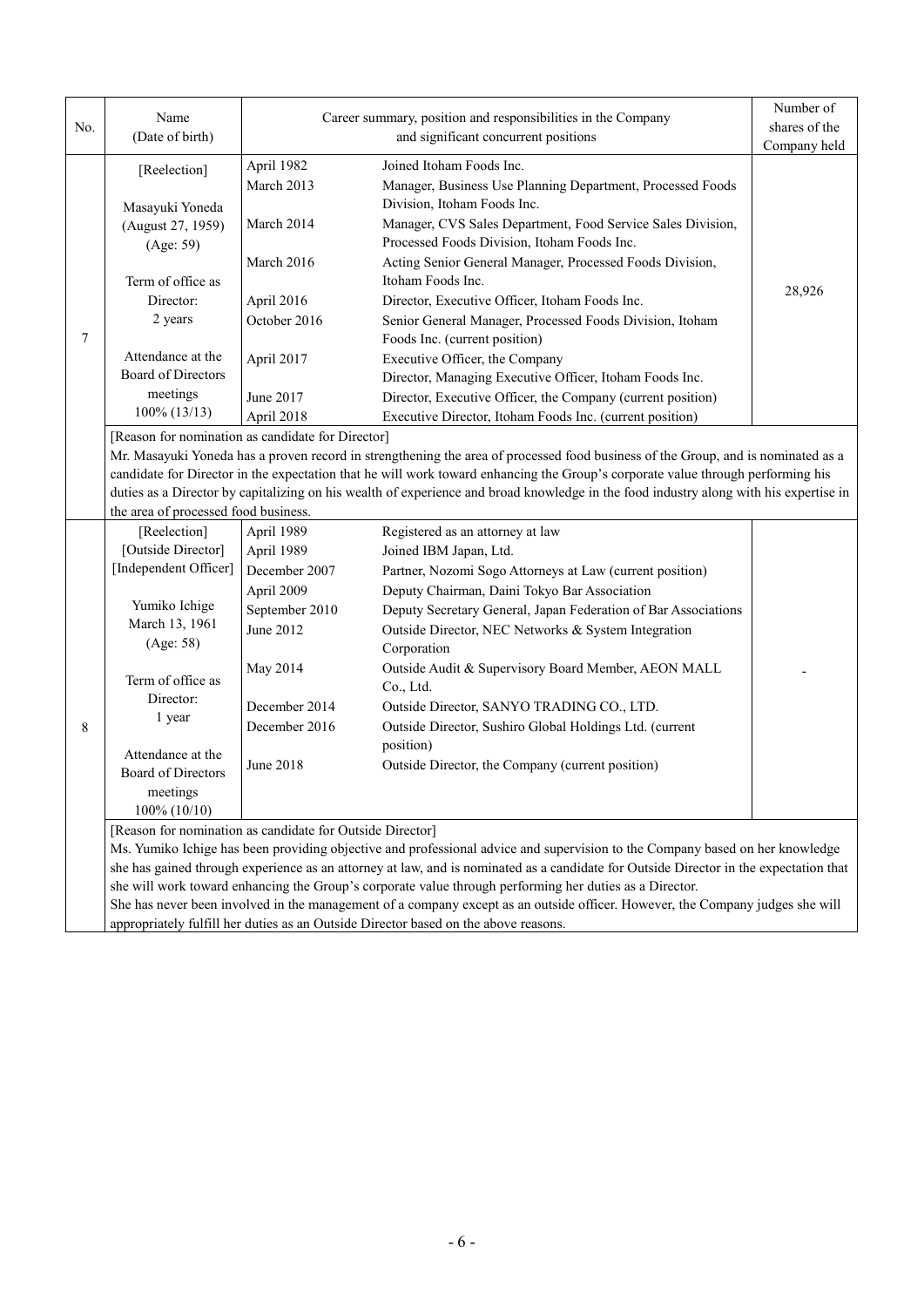| No. | Name<br>(Date of birth)                                                | Career summary, position and responsibilities in the Company<br>and significant concurrent positions |                                                                                                                                                                                        | Number of<br>shares of the<br>Company held |
|-----|------------------------------------------------------------------------|------------------------------------------------------------------------------------------------------|----------------------------------------------------------------------------------------------------------------------------------------------------------------------------------------|--------------------------------------------|
|     | [Reelection]<br>[Outside Director]<br>[Independent Officer]            | October 2000<br>June 2013                                                                            | Joined Recruit Co., Ltd.<br>General Chief Editor of the Zexy magazine, Senior Manager,<br>Media Produce Management Department, Bridal Business<br>Division, Recruit Co., Ltd.          |                                            |
|     | Aya Ito<br>(May 24, 1973)<br>(Age: 46)                                 | April 2014<br>April 2015                                                                             | General Manager, Media Produce Management Department,<br>Bridal Business Division, Recruit Co., Ltd.<br>General Manager, Diversity Promotion Department, Recruit<br>Holdings Co., Ltd. |                                            |
| 9   | Term of office as<br>Director:<br>1 year                               | April 2016<br>April 2018                                                                             | General Manager, Sustainability Promotion Office, Recruit<br>Holdings Co., Ltd.<br>Partner, Sustainability Promotion Department, Recruit Holdings                                      |                                            |
|     | Attendance at the<br>Board of Directors<br>meetings<br>$100\%$ (10/10) | June 2018                                                                                            | Co., Ltd. (current position)<br>Outside Director, the Company (current position)                                                                                                       |                                            |

[Reason for nomination as candidate for Outside Director]

Ms. Aya Ito has been providing objective and professional advice and supervision to the Company based on her wealth of experience and knowledge she has gained through her duties and career, and is nominated as a candidate for Outside Director in the expectation that she will work toward enhancing the Group's corporate value through performing her duties as a Director. She has never been involved in the management of a company except as an outside officer. However, the Company judges she will appropriately fulfill her duties as an Outside Director based on the above reasons.

(Notes)

- 1. There are no special interests between each candidate and the Company.
- 2. Age of each candidate is as of this year's Ordinary General Meeting of Shareholders.
- 3. The Company has entered into an agreement with each of Ms. Yumiko Ichige and Ms. Aya Ito in accordance with the provisions in Article 427, Paragraph 1 of the Companies Act to limit their liability for damages under Article 423, Paragraph 1 of the said Act. The agreement is a liability limitation agreement to limit their liability to the minimum amount of liability stipulated in Article 425, Paragraph 1 of the said Act.
- 4. Ms. Yumiko Ichige and Ms. Aya Ito are Independent Officers as prescribed in the regulations of the Tokyo Stock Exchange. The Company plans to reappoint them as independent officers, if their reelection is approved at this Ordinary General Meeting of Shareholders.